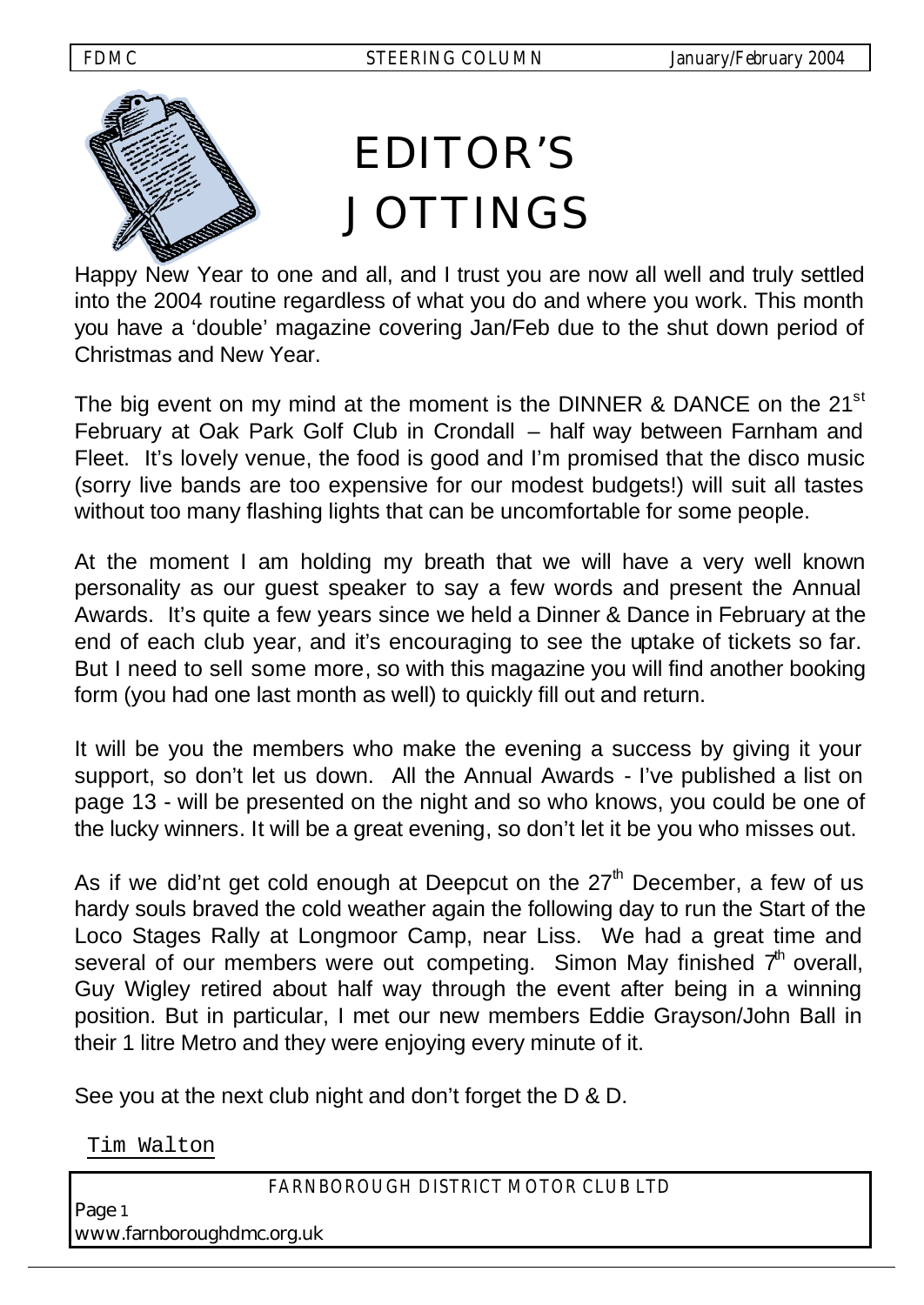## **FDMC Spring Solo: Preview**

This bulletin is to update you on plans for our AutoSolo, on Sunday March 14<sup>th</sup>. The venue is the old army base at Barton Stacey, near Andover, which is already known to some members from previous use as a tarmac rally stage, and offers acres of space, for some good-sized tests.

As our recent report on the Ross event showed, Solo's open up a new form of enjoyable, low cost club motorsport, using ordinary road going cars. You won't need a crash helmet, overalls, or a competition licence - just your FDMC membership card.

The tests will be all forwards, open in style, with routes, which are easy to follow, and involve much lower speeds than in sprinting. We also plan to run two test areas at once – for the first time, in a UK AutoSolo.

In addition to the usual classes and awards, the Spring Solo also features a class for diesels, and awards for the best lady, and for the highest placed driver under 21 (at the date of the event). So, everybody should have a chance for a place on the podium - it might even get rather crowded on there!

Regulations and entry forms will be available from any of the following sources:

- With your February magazine, if you're on Tim Walton's list of 'members who compete'

- At Club Nights, from 27 / Jan onwards
- On the FDMC website, from around the same time.

Lastly, the event is open to standard and modified cars, and as per the 2004 Blue Book (section F13.1 for Auto Solo's), the Spring Solo will require all cars to be:

## *Driven to the event – Registered – Taxed – Insured - and with a valid MOT certificate available, where relevant (i.e., cars over 3 years old)*

Please be aware, these rules WILL be enforced, so don't enter a car, which doesn't comply, or even nearly complies, and hope to talk your way in…

Instead, enter a genuine road going car, and join us on March  $14<sup>th</sup>$  to make a little bit of motor sporting history, and experience 'the joy of Solo' – FDMC style!

Richard Field & David Walton

## *FARNBOROUGH DISTRICT MOTOR CLUB LTD*

Page <sup>2</sup> www.farnboroughdmc.org.uk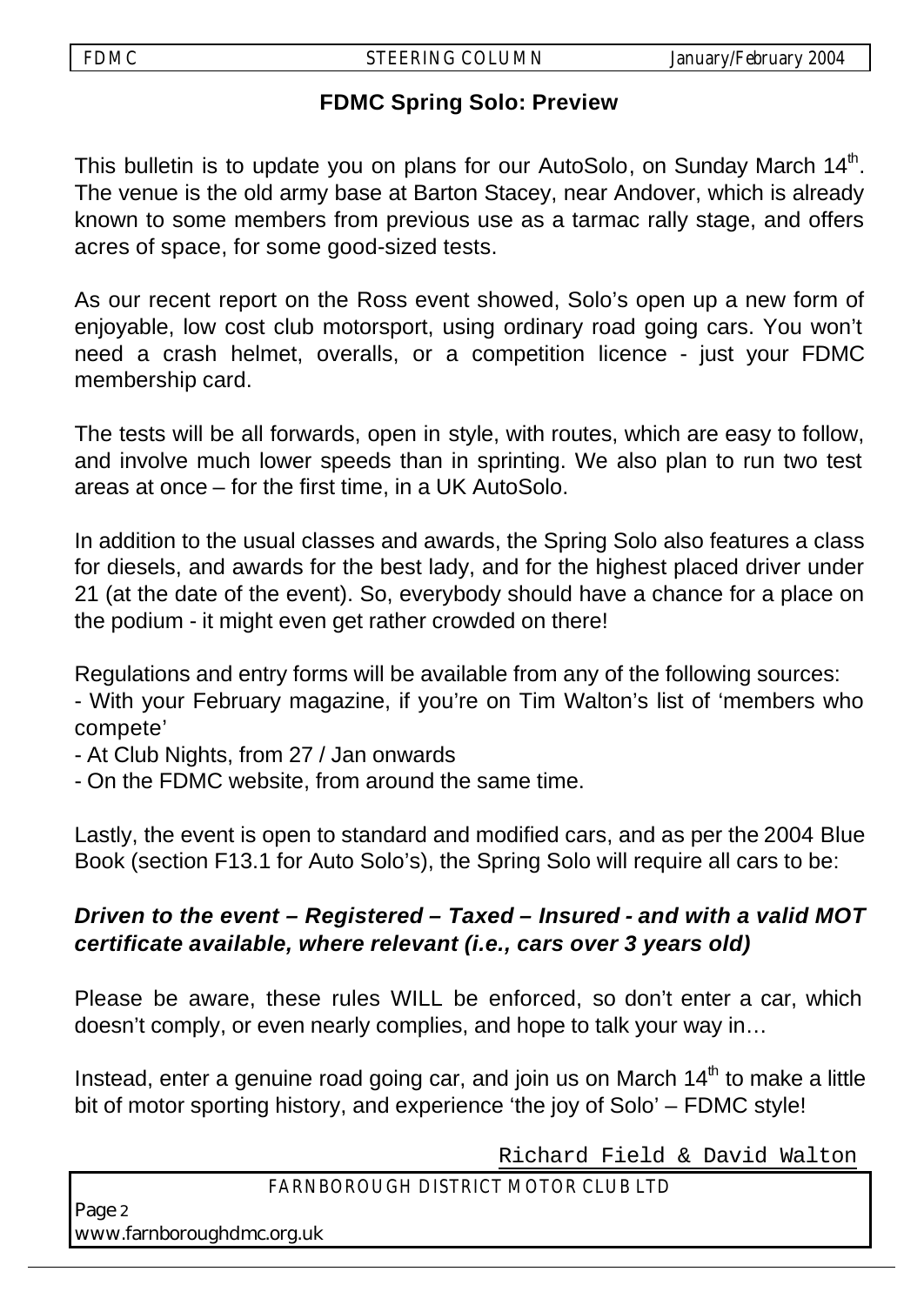## *Annual Dinner & Dance*

Saturday 21<sup>st</sup> February 2004

*@*

*Oak Park Golf Club, Crondall, Near Farnham, Surrey.*

*Dinner/Dancing/Awards*

*Music to suit all tastes.* 

*Special Guest*

*Tom bola. Enjoyment.*

*7.00 p.m. for 7.30 p.m.* **(Carriages at 12 Midnight)**

Tickets - £23.50 each.

Available from Tim Walton – Telephone 07771 761442 Booking Form with this copy of magazine

*FARNBOROUGH DISTRICT MOTOR CLUB LTD* 

Page <sup>3</sup> www.farnboroughdmc.org.uk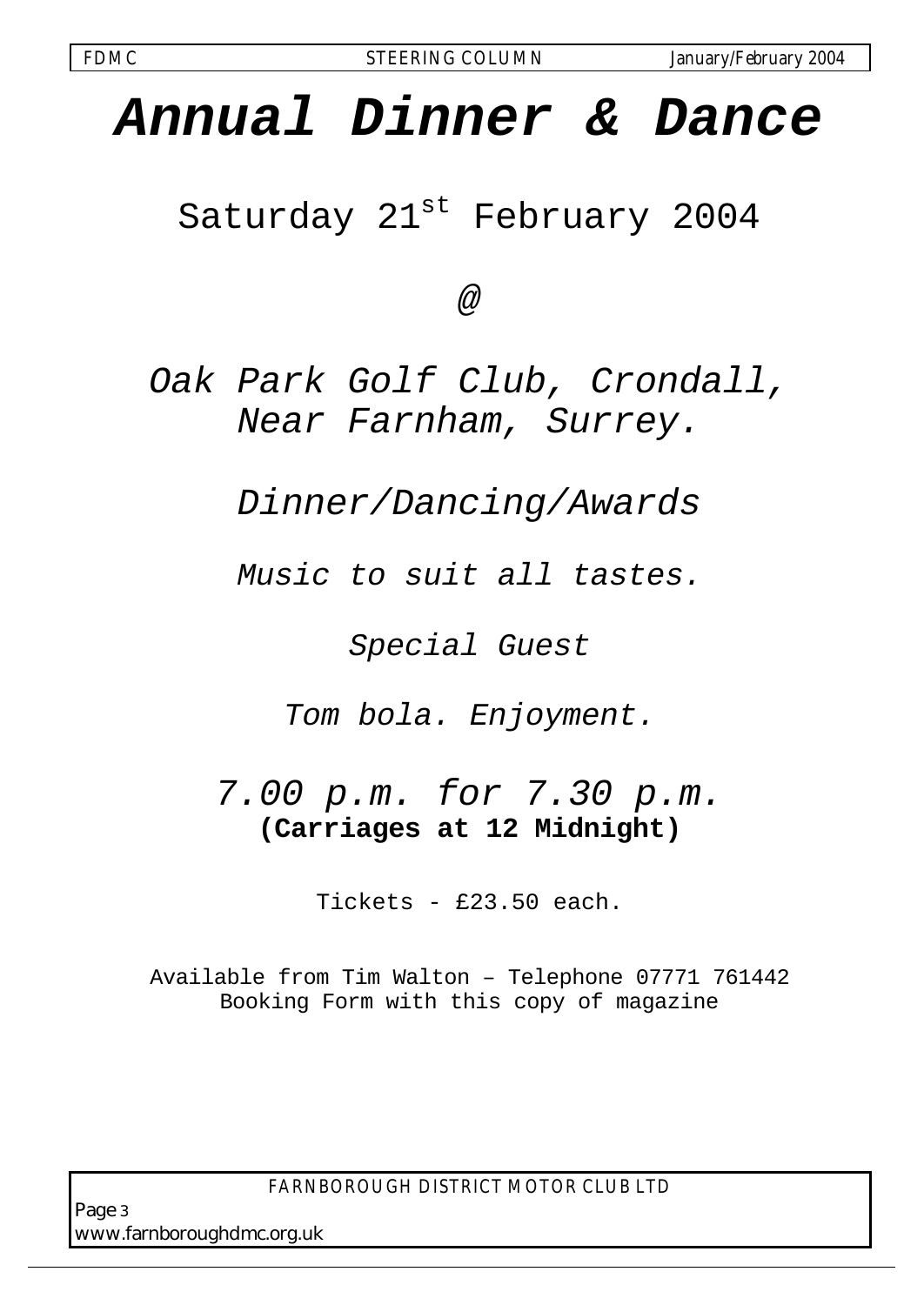

# **FROM THE CHAIR**

Let's start 2004 with some really good news – FDMC were "Highly commended" in the RACMSA organised Alexander Forbes MSA Club of the Year competition. What does this mean ? Each year all the regional associations are invited to submit two clubs to go into the final selection process and each year the criteria are different. For 2003 it was basically competition orientated. We submitted a 300 word "snapshot" of FDMC together with a copy of the magazine and it was on these and our website that we were judged. To summarize the official words

"Farnborough District Motor Club offers a good membership package in terms of variety and quality of events, the social membership experience and in promoting club motor sport in general".

My very unofficial information is that the winning club, Dukeries MC, had a margin of three points and that the second, third and fourth clubs were separated by three points… with FDMC fourth. Not bad for a club operating in the densely populated South East, where there's a huge number of counter attractions, and a dearth of that commodity vital to us – venues for events.

The judging panel were very impressed by the web site and especially [a] its photographic content as it showed a large number of people in competition in ordinary cars and [b] the fact that it was up to date. Have a look at some other car club web sites some time and you'll find some very poor, out of date sites. Well done to all of you for your continued support of what we can honestly say is one of the best clubs in the land.

Just a quick "Thank you" to the team behind the Nearly Boxing Day Autotest – Clerk of the Course Nick Davies who left the relatives at 5 a.m. in order to score Lloyd Davis competition points [!], Simon May for doing his thing, Tim Walton for seccing and adding up the scores on the doors, Russell Roberts for cone shifting and persuading those super people at TP HIRE in Fleet for the loan of the mini digger – thank you chaps.

Page <sup>4</sup> www.farnboroughdmc.org.uk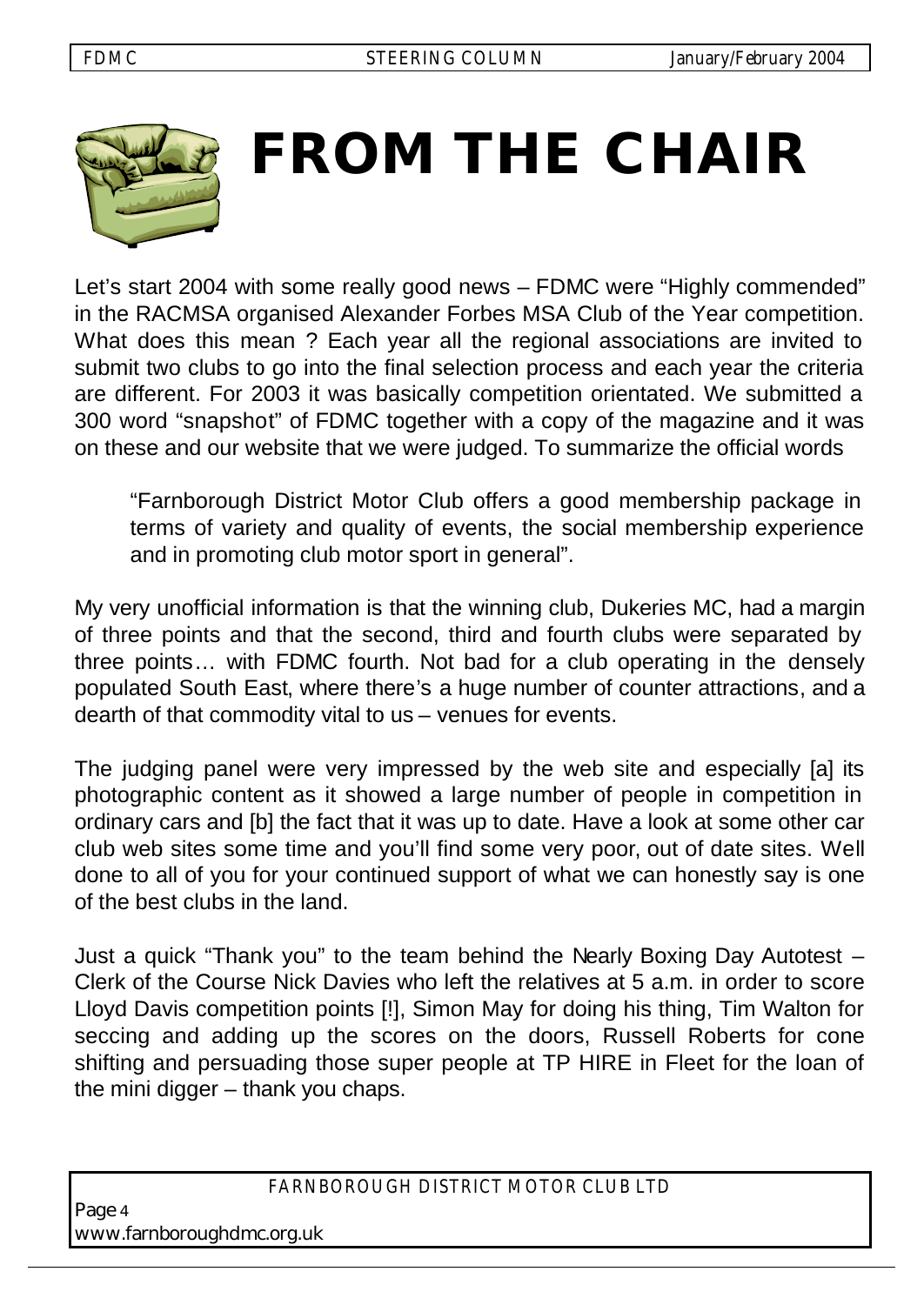Manual dexterity took on a whole new meaning as competitors tried to pick up a steel bar with the bucket, swing it through 360 degrees, place back on timber blocks and then knock a tennis ball off a cone [without touching the cone!]. Jean & Dickie Dale, Graham Widdows, Bill Tester and Paul Prescott played with the watches – without them you wouldn't have had an event. Thanks also to the members who supplied cars – a touch of luxury with the big Saab, basic Italian transport in the Fiat Panda, and an Astra and a Golf rounded off the field.

Next, some bad news. English Nature has put the block on us using the Eelmoor driver training area, for our Dimanche sprint in April. If you don't know much about the dreaded "English Nature", it's the government appointed agency that champions the conservation of wildlife and geology throughout England. It appears that they can declare any area "no go", without consultation.

There is, supposedly, lots of wildlife living on the tarmac we use, in this purpose built driver training area. Rest assured, all you sprinters out there that we are going to fight this ban. Meanwhile the Fleet Noisy Sports Society will be running banger races throughout the year just up the road, right next to some pleasant woodland which is, I'm sure, home to all sorts of rare wild life that has to suffer the noise of fortnightly banger racing………..

And now for a couple of plugs –

Don't forget that the second club night this month [January] features a musical quiz with motoring connections. Come and find out some real musical trivia!

And then, of course, February sees the revived Annual Dinner and Awards. Please could you all make an effort to turn out for this, as we would like it to be a huge success. The venue's booked, the food's booked, the trophies are being gathered in, the disco warmed up and rarin' to go.

Rumour also has it that long-standing member Tony Jardine [he of ITV F1 fame] is coming along to impart some words of wisdom to us all. All we need is bookings from you – the members of the South's best motor club. Book your tickets with Tim Walton [cheques payable to FDMC] as soon as possible.

 Right, that's my lot – I hope you all had an enjoyable Christmas and didn't have to take too much back to M & S in order to change it! Drive safely.

*David Walton*

#### *FARNBOROUGH DISTRICT MOTOR CLUB LTD*

Page <sup>5</sup> www.farnboroughdmc.org.uk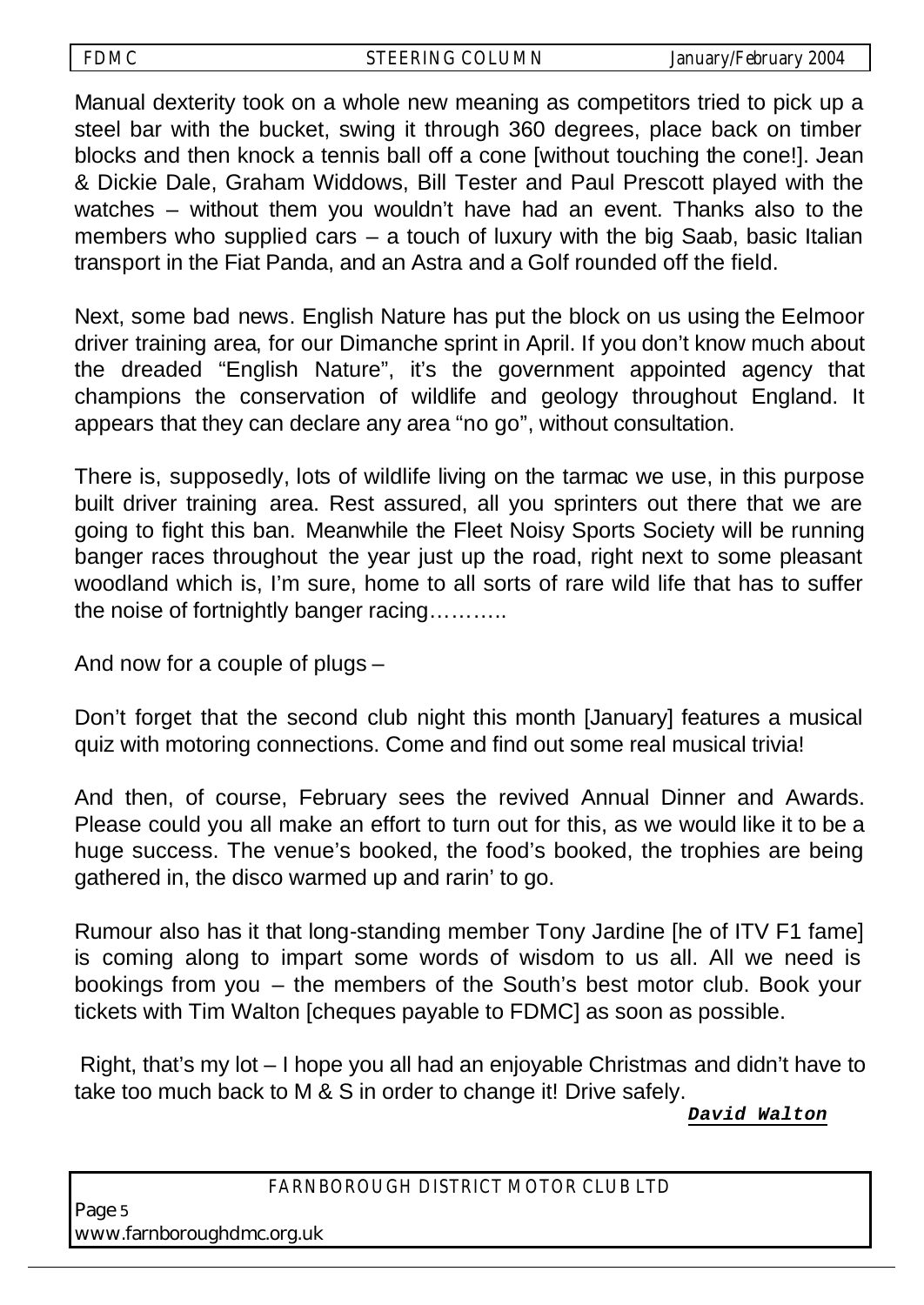## SPORT SPOT

May I start by wishing all of you a Happy New Year and hope that whatever you do during 2004, whether it be competition or marshalling based, it will be successful.

I hope that Santa brought everybody the things they were expecting! I was watching one of my presents the other day (the DVD of the 2003 Pirelli British Rally Championship) and was pleased to notice how well the FDMC banner stood out, during the TV coverage of the South of England Tempest Rally. It took us ages to decide where to place it, and in the end it worked! Now let's see if we can get the same banner to show up on the Wales Rally GB coverage.

I don't know if it will be mentioned elsewhere, but the club was entered for the Motor Club of the Year competition at the end of 2003. We did not win but received a 'Highly Commended' rating from the judges. Helping to run higher status events, as well as our "Good Works" for the charities at Abingdon were some of our strengths, and we were also commended for our efforts at promoting 'Grass Roots' motor sport. So, well done to everyone who supports the Club.

The Winter Trial ran as promised with Simon May and Dave Dockree having an absolutely marvellous 40+ entry for their day out at Hungry Hill. A big "well done" to Dave for taking on the job of secretary of the meeting, as the work on sorting out the complicated system of marking is not easy.

As those of you who took part, or officiated, on the Nearly Boxing Day Autotests on 27<sup>th</sup> December will know, yet again Nick Davies laid on a good event even if people's opinion of Russell's mini-digger seemed to vary depending on how well the managed to co-ordinate the sensitive controls! My thanks to Nick for coming back from a family Christmas in Cornwall to clerk the event (and returning that same evening!), to Tim for looking after the paperwork and results and to Russell Roberts for acquiring the mini-digger from Travis Perkins. It was very generous of TP to do this and one that we appreciate very much. Thank you Travis Perkins.

Russell won the event outright with fastest test times going to Martin Prescott, John Taylor, Simon May, Andrew Butcher (our Oxfordshire based club member),

*FARNBOROUGH DISTRICT MOTOR CLUB LTD* 

Page <sup>6</sup> www.farnboroughdmc.org.uk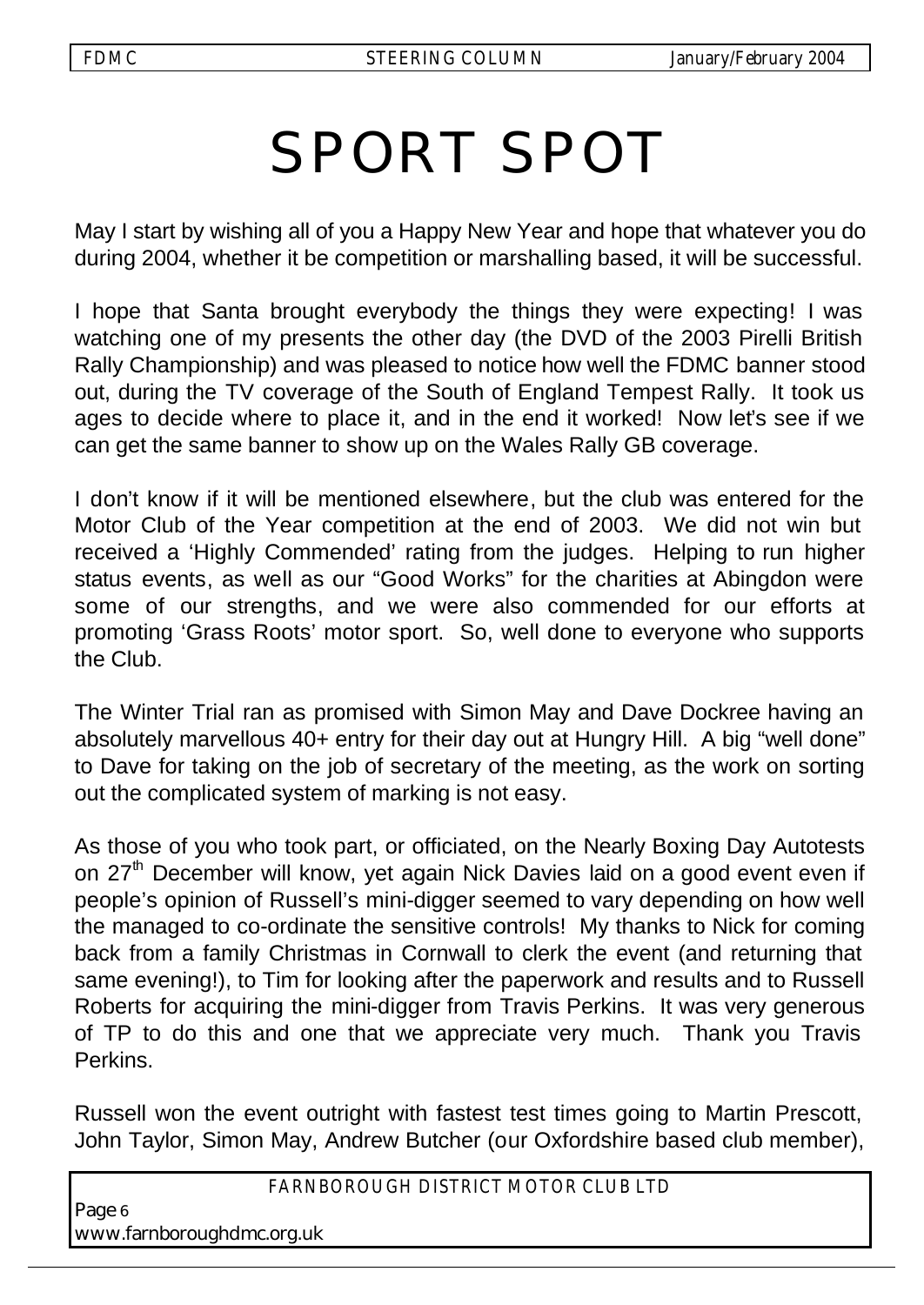with Robert Futcher (son of Dennis over from the USA for Christmas) and Bill Anderson sharing Test 5. Anna Payne won the wooden spoon but thoroughly enjoying herself nonetheless. The results in detail are on Page16.

**VALENTINE TRIAL – 8th February.** I can now reveal the location of the Valentine Trial on Sunday 8<sup>th</sup> February as Camerons's Field at Dorking. This will be the first round of the ACSMC and ASWMC PCT Championships as well as the first round of the Lloyd Roberts 'Challenge'. Regulations will be included with this magazine so please make sure you get the entry forms back to Dave Dockree very soon.

If you don't receive a set, for whatever reason, give either Nick Davis (Clerk of Course) a call on 01252-544350 or Dave Dockree (Sec of Meet) on 01276- 32651 to reserve an entry or offer your help on the event. We have every confidence that this year's season opener will take place after the disappointment of the last 2 years when due to the interference of English Nature we have been unable to run on MOD land.

## **LLOYDS ROBERTS TROPHY**

The final scores and awards for the 2003 Trophy will be published in the March magazine after we have presented the Salva to the winner at the Dinner & Dance at Oak Park Golf Club, Crondall on the 21<sup>st</sup> Feb. So if you want to be there and see the winner receive the Trophy plus the winners of all the other annual awards that in recent years we have presented at AGM's, contact Tim Walton and book your tickets NOW.

## **INVITATIONS**

 $47<sup>th</sup>$  Pair Point to Point Scatter – Sunday  $8<sup>th</sup>$  February. Hants & Berks MC's annual 'Scatter' daylight event runs over an 80-mile route using local maps. Starts at 9.30 a.m. in Farnborough and finishes at approximately 4 pm and all for the grand sum of £6. Shame it clashes with the PCT.

Oakington Stages Rally – Sunday  $8<sup>th</sup>$  February. Middlesex County AC are running this event on what appears to be a very popular date! Oakington Airfield is near Cambridge and the event offers 70 competitive miles for £170 (including a donation to the Club's charity of the year). Contact Tony Phillips on 01923 822590 for a set of regulations if you wish to compete. The event is a round of the ACSMC, AEMC and LCAMC championships as well as the Middlesex and Oakington Challenges.

*FARNBOROUGH DISTRICT MOTOR CLUB LTD* 

Page <sup>7</sup> www.farnboroughdmc.org.uk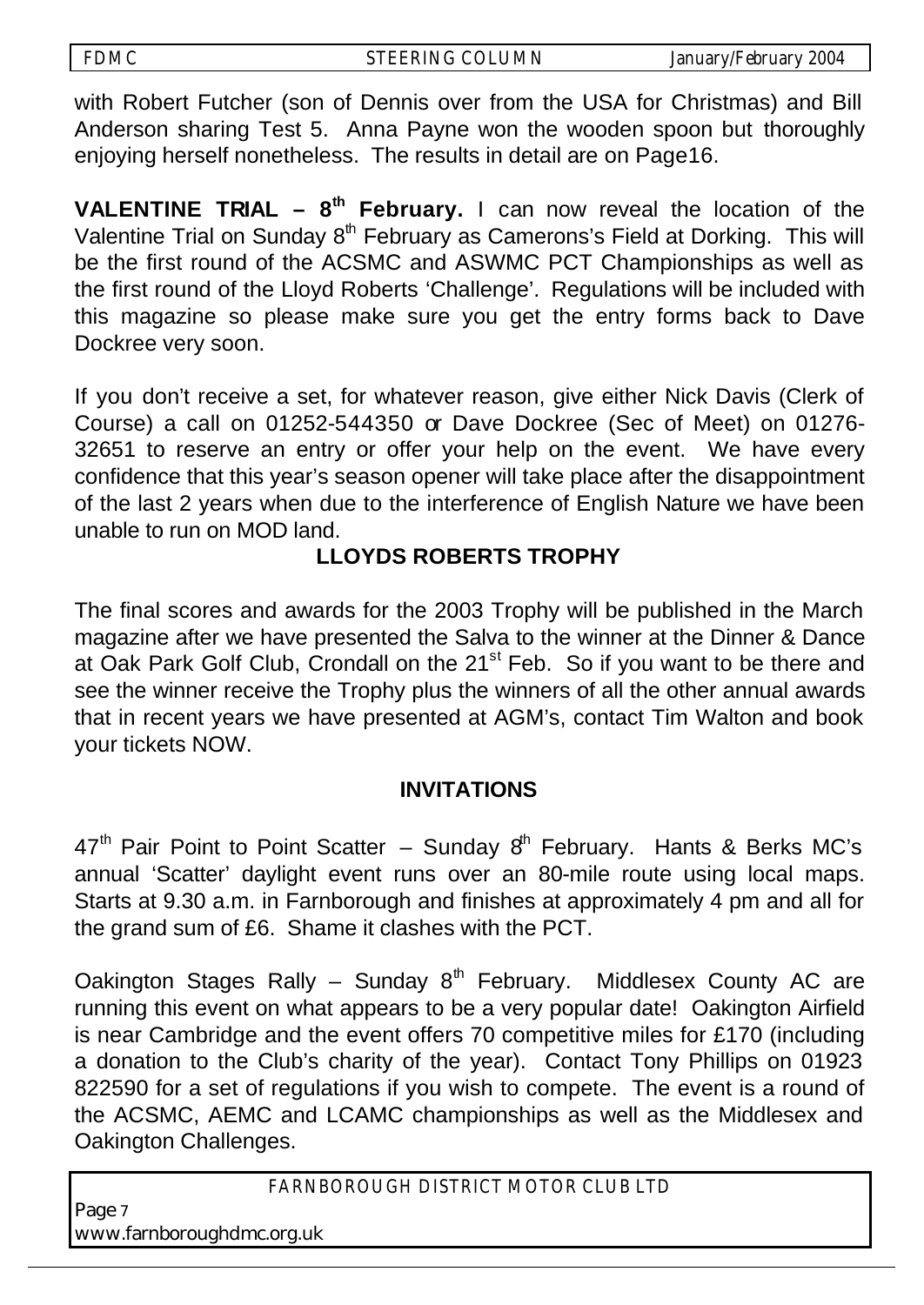Wyedean Forest Rally  $-$  Saturday 14<sup>th</sup> February. We've been asked to help the Forest of Dean Motor Club with marshalling on this event. It is the first round of the BTRDA Rally Series and normally has a very healthy entry. If you find yourself with a free Saturday, then please contact me and I will put you in touch with the organisers. It takes less than 2 hours to get to the Forest of Dean from the Farnborough area, so why not give it a go?

That's it from me for this month. Elsewhere Richard Field has written a page on the Spring Solo in March and just watch this space for details of all the club's competition activities as the year progresses.

Steve

#### -----------------------------------------------------------------------------------------------

## **THE CHAIRMAN'S TROPHY 2003**

Well – it was a good year for FDMC competitors, with 46 members scoring points in 39 different events. I'm sure that there are quite a few more who could have scored points if only they had sent in results but rules are rules – it's up to you to let me have copies of results if I wasn't at the event.

**Congratulations** to 2003 winner Andy Silman who has campaigned his trusty SBG engined Westfield around the sprint venues all year long and so nearly scored a set of perfect tens. The god-father of May's Motorsport was but one point behind Andy in second place, again scoring points in sprints apart from an end of year outing in the co-driver's seat on the recent Longmoor Loco Stages. In third came our man from Wiltshire, Peter Moorcroft, who once again flew the FDMC flag in a westwards direction on autocrosses and various rallies.

Provided Tim can unload my spreadsheet and make it readable there should be the full table in this magazine – if it's not send me an email and I'll send you back a copy. See separate sheet.

Awards will be presented at the Annual Dinner so you'll have to come!!

As for 2004 the rules will be exactly the same as previous years and should be printed elsewhere in this magazine.

 *David Walton*

Page <sup>8</sup> www.farnboroughdmc.org.uk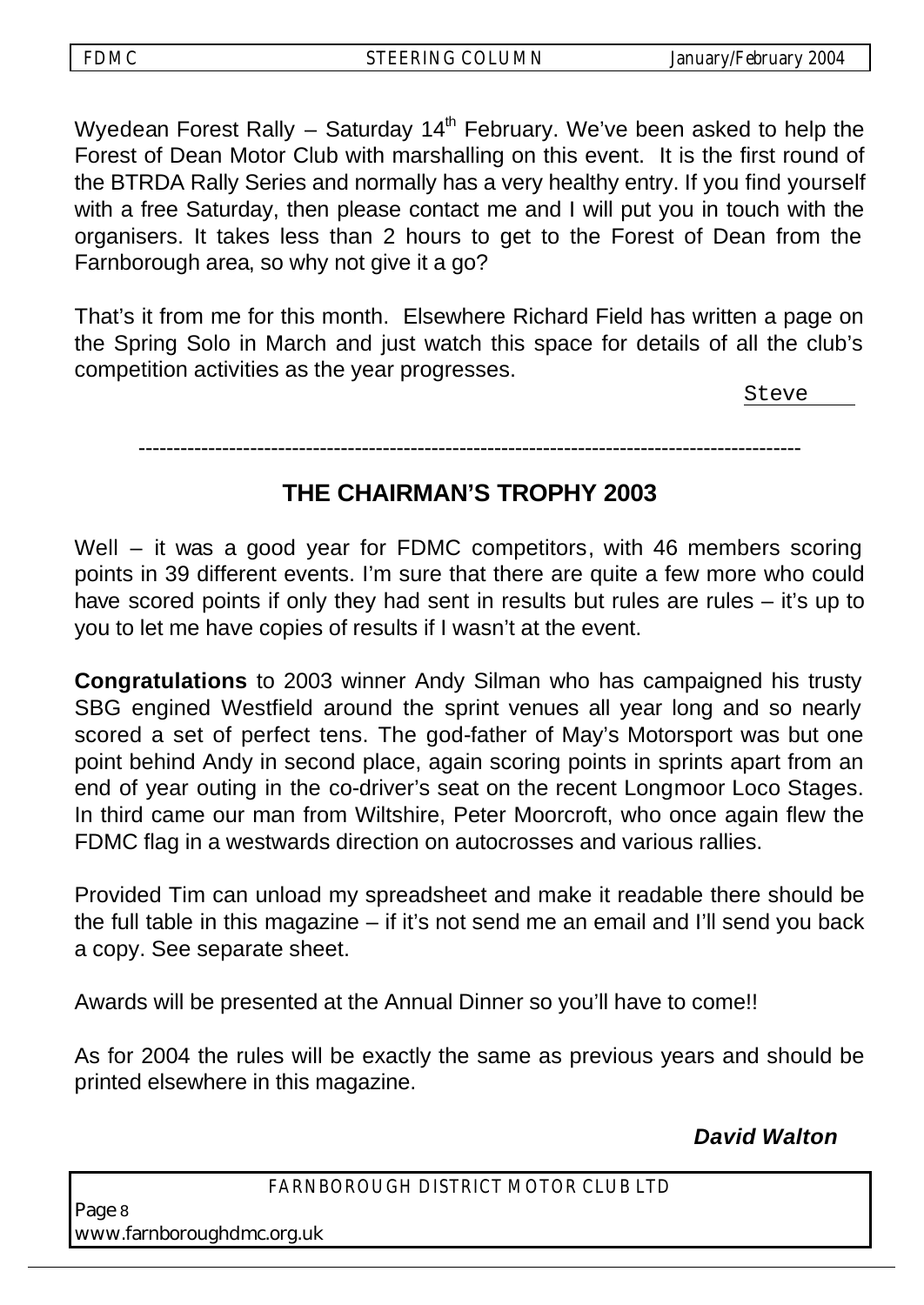*SOCIAL*





# *SCENE*

## **LOOKING BACK**

**DECEMBER 12TH . CHRISTMAS BEER & SKITTLES.** As always, a very good evening and this year the buffet was a mixture of hot and cold with mince pies and coffee to follow.

Everyone thought it was a great evening and for £10 a head all in, it is terrific value.

Graham Skeggs took the gent's honours with Di (my wife) taking the ladies.

A thanks to all who attended and made the evening a great success.

## **LOOKING AHEAD**

**JANUARY 27TH MUSICAL QUIZ NIGHT!!** This sounds really good and should appeal to partners as well. So come on turn up and have a go! Take a look at the next page and you will see that this is a special production by our intrepid Chairman who will be very cleverly combining music with motor sport. Curious? Well if you are then get along to the evening and have some fun.

**FEBRUARY 21ST ANNUAL DINNER & DANCE.** Just another reminder about this revived extravaganza that has not been held for many years. This event used to be THE social event of the year and we hope that it will be so again in 2004. We will be holding the Dinner/Dance at Oak Park Gold Club at Crondall. All the perpetual awards won by members in 2003 will be presented on this night instead of the AGM; a much better setting for such an occasion you will agree. Enclosed with this magazine is a booking form for tickets so please get these off to Tim Walton as soon as you can. An event such as this takes considerable planning and it is important to know numbers well in advance if it is to go well.

**FEBRUARY 26TH ANNUAL GENERAL MEETING/PHOTOGRAPHIC EVENING.** 

February sees the AGM, and the Swain Trophy Competition for the best photograph / video / dvd taken by a club member on a motor sporting event in the last 12 months. So, dig out your photos. Don't be shy, you may very well win.

#### *FARNBOROUGH DISTRICT MOTOR CLUB LTD*

Page <sup>9</sup> www.farnboroughdmc.org.uk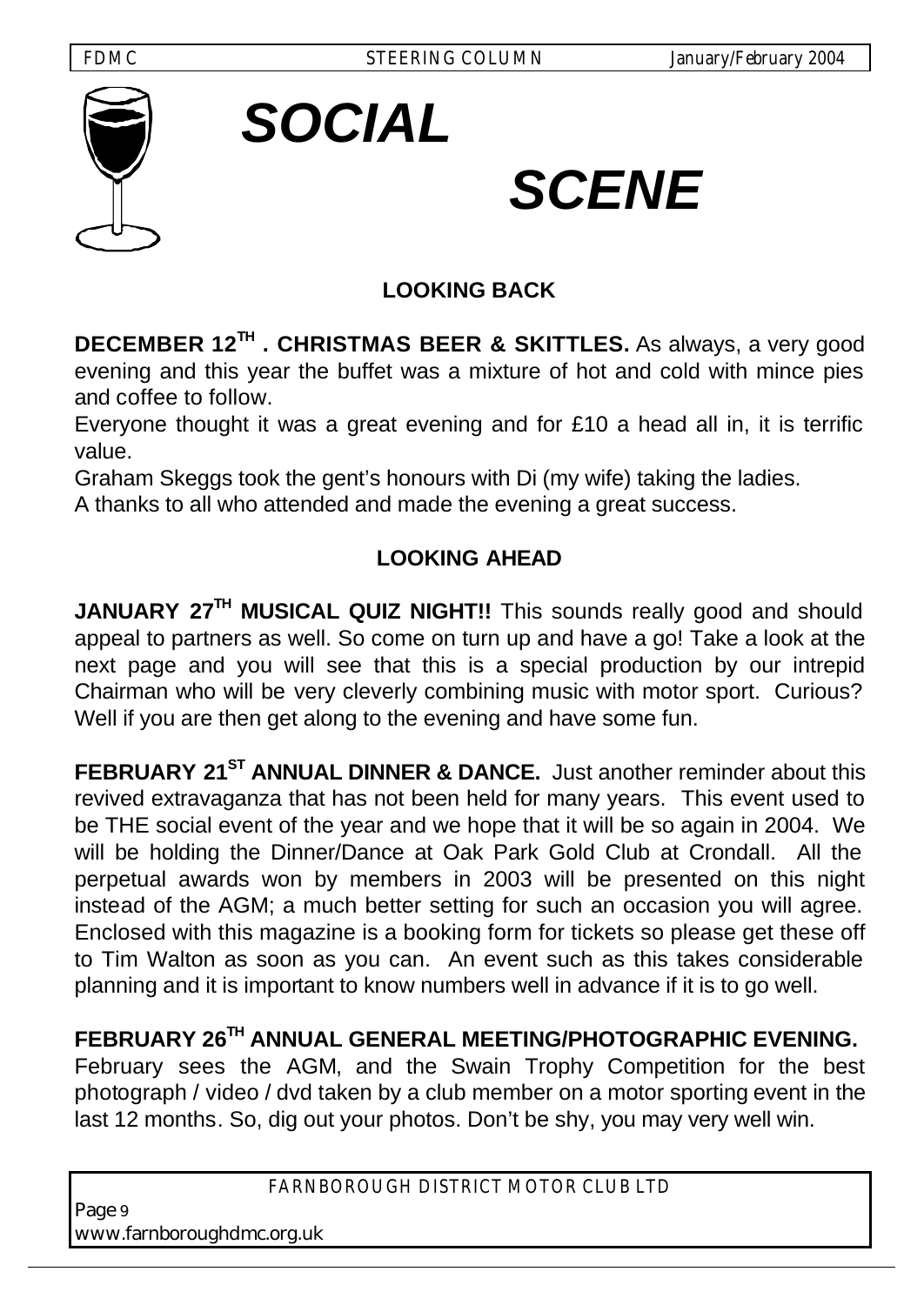That's it for this month.

*Bruce* 

## *TUESDAY 27 JANUARY*

**2130 Hours [ish**]



## **"MOTORS IN MUSIC"**

*A Short quiz*

## **Featuring cars and mechanical things And their place in popular music**



## **A "FROM THE CHAIR" PROMOTION**

*FARNBOROUGH DISTRICT MOTOR CLUB LTD* 

Page <sup>10</sup> www.farnboroughdmc.org.uk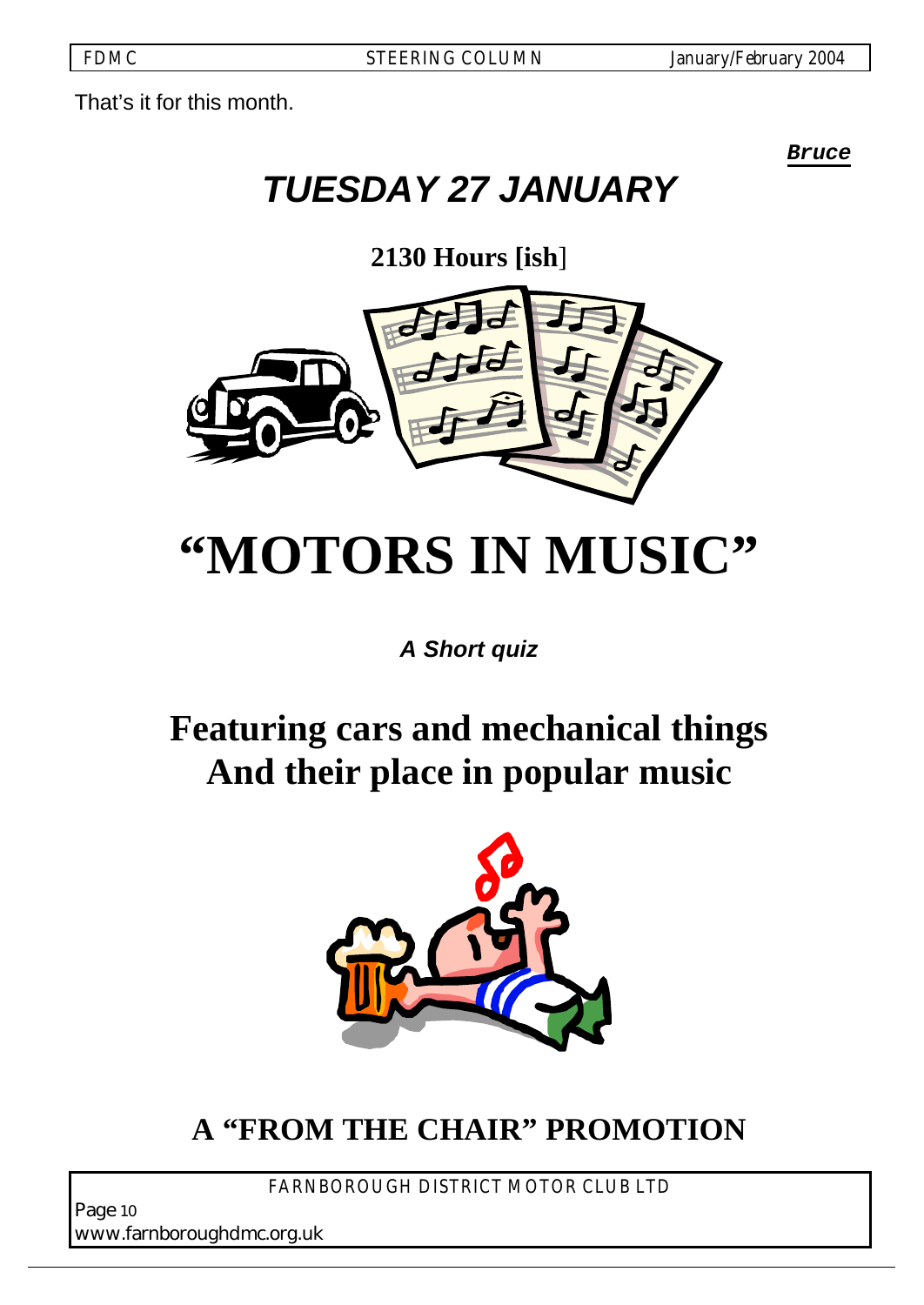## **FDMC Winter PCT, 30th Nov 2003**

- **\* Record 44 entries \***
- **\* Star performances by 'new faces' \***

## **\* Small, furry animals run for cover \***

Anyone involved in club motorsport will, sooner or later, end up taking part in a Production Car Trial. Perhaps, in your first years as a rally jacketed enthusiast. Arriving in a field somewhere, the event looked like a straightforward case of driving up a few grassy slopes, collecting your award, then opposite locking your way to the pub to celebrate.

Except that, somehow, you kept coming to a wheel - spinning halt, miles before where the first marshal was. Meanwhile, various grandad types, in standard looking vehicles, were chuntering steadily towards the top, while bystanders muttered things like 'told you Sid would clean it  $-$  he had his new bifocals fitted last week'.

In FDMC's case, these would be unworthy stereotypes (Paul and Graham aren't really that old), and with a total of 44 entries, November's event proved that trialling is alive and well in North Hampshire!

In the Clubsport event, FDMC members made up 21 of the 31 entries. Starting with Class A, Dave Penycate and Barry Coppard were sharing a 205, while Adrian May and Terri Pearson brought the MG Metro they drove at the Autumn Antics. Julian Burch and Neil Brogden had another 205, and Andrew and Jamie Butcher, whose smart blue Mini we saw at the Sprint Royale, arrived with an AX GT.

In Class B, Paul Burch's 'Peugeot of the day' was a 309, Nick Davies joined the Citroen club with a 1.1 AX, Dan and Sarah Roberts left their AXGT at home and brought a Fiesta, and Rod Stiles and Jim Morris had acquired an XR2i. Mike Relf and John Taylor shared a Mitsubishi Colt, and Maurice May gave the Panda another outing.

Upholding the Mini tradition were Dennis Futcher, and Andrew Skeggs, sharing with Graham, who was FDMC's representive in the National B event. A vast Carlton Estate, seen in the paddock, was obviously someone's tow car - until it

*FARNBOROUGH DISTRICT MOTOR CLUB LTD* 

Page <sup>11</sup> www.farnboroughdmc.org.uk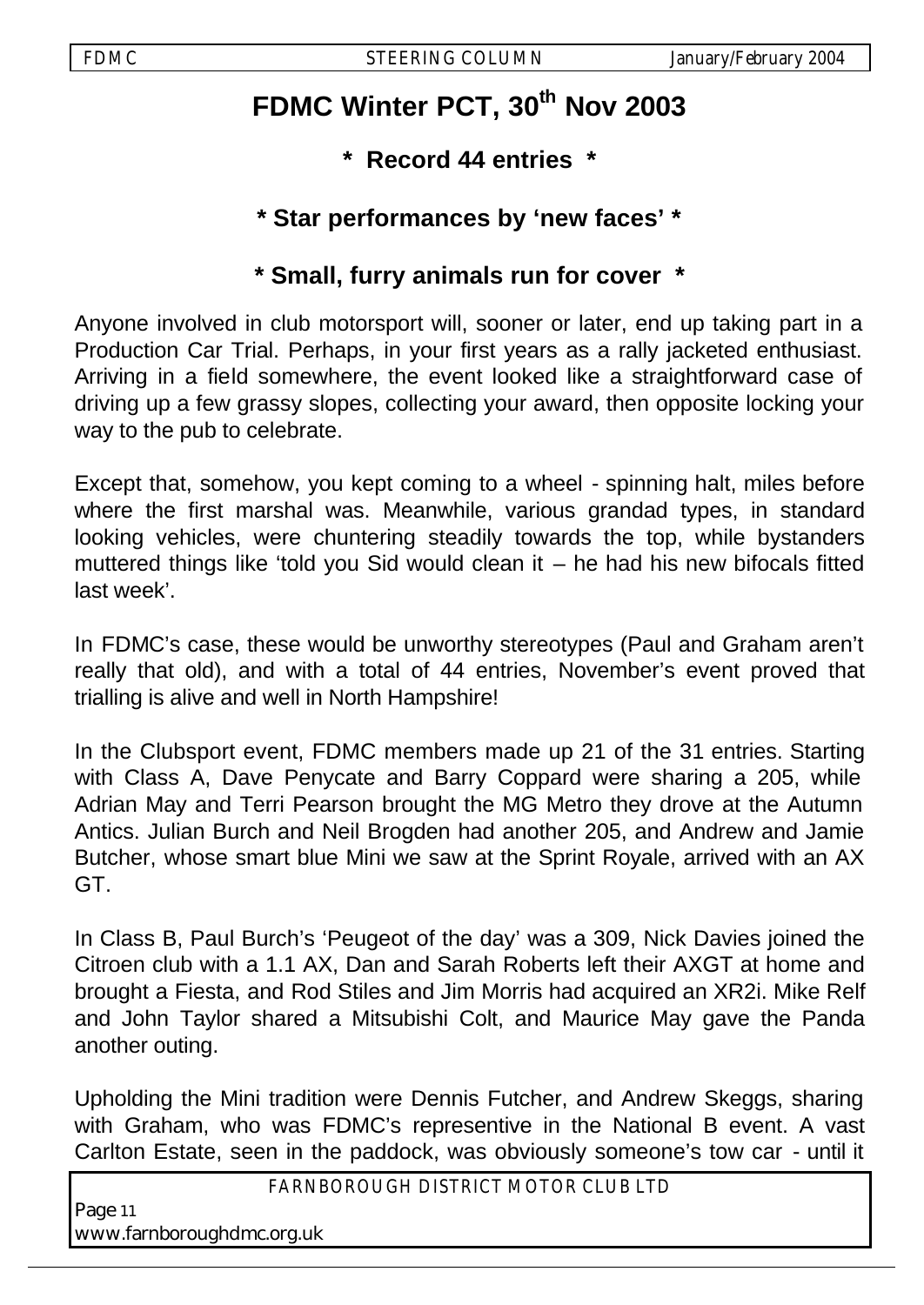appeared at the start of Hill 1, with new member Andrew Kemp at the wheel; hadn't anyone told him that PCT's need something small and nimble?

The menu included eight sets of hills run twice, and the last four once. The weather, despite a threatening forecast, stayed dry until (nearly) the end, and Clerk of the Course Simon May was making expert use of Hungry Hill's trials potential - up, down, in and out of the trees, gradually steepening tracks - to produce hills which everyone could enjoy.

In Clubsport, several star performances were coming from newer and younger FDMC members. Out of 13 entries in Class A, teenager Jamie Butcher drove the red AX to a superb 2<sup>nd</sup> in class, behind Hart MC's Gywn Jones, with father Andrew 3<sup>rd</sup>, and Neil and Julian among their pursuers. Unfortunately, car problems retired our other members in this class.

In Class B, Nick Davies was on his way to winning the class, and best overall on Index of Performance, but young Andrew Skeggs was close behind him, demonstrating the family skills to take  $2<sup>nd</sup>$  in class, with Mike Relf and Dennis Futcher tying at 3<sup>rd</sup>, and Maurice taking the Best FDMC award.

In the Roberts family contest, Sarah out drove Dan up quite a few of the hills, until one or two branches intervened, but still took the Best Lady award. And the Carlton Estate? Andrew Kemp won class C, driving in a style which would surely have steamed up Sid's bifocals.

Meanwhile, the championship contenders were battling it out in their National B event, and these guys really do have it sussed; the six front-runners, in Midgets, a Sprite and a Tempest kit car, all finished with total penalties in single figures. A victory for grandad, then? Not quite….. the winner here was just about the youngest Nat B entrant, Michael Weeks.

Thanks must go to everyone involved in organising and marshalling - perching at strange angles on hillsides, while cars shower you in muddy leaves, is yet another way to enjoy trialling! And February brings an action replay, with our PCT at Cameron's Field, Dorking. Stand by for more improbable feats of driving, while the wildlife of Hungry Hill is recovering….

RF

*FARNBOROUGH DISTRICT MOTOR CLUB LTD* 

Page <sup>12</sup> www.farnboroughdmc.org.uk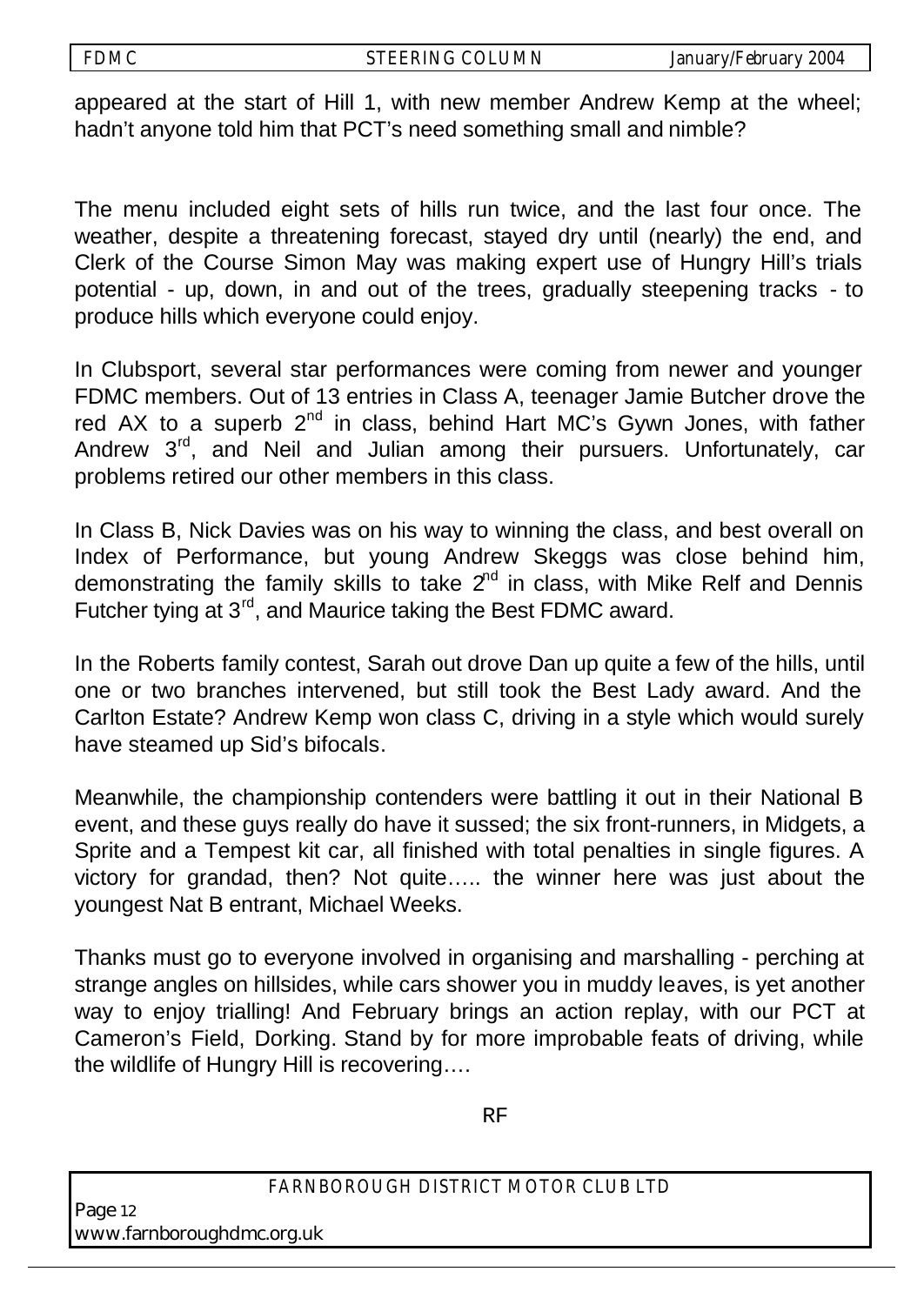## **2004 CALENDAR**

Since publishing this Fixture List last month, a few changes have been needed, and in some cases venues remain to be confirmed, but here's the current picture.

| 8 <sup>th</sup> February     | <b>Valentine Trial</b>              | <b>Dorking</b>       |
|------------------------------|-------------------------------------|----------------------|
| 14 <sup>th</sup> March       | <b>Spring Solo</b>                  | <b>Barton Stacey</b> |
| 4 <sup>th</sup> April        | Dimanche Sprint -                   | Eelmoor (?)          |
| 25 <sup>th</sup> April       | <b>Judgement Day</b>                |                      |
|                              | <b>Autotests</b>                    | <b>Barton Stacey</b> |
| $16th$ May                   | <b>Challenge Shield Grass</b>       |                      |
|                              | <b>Autotests</b>                    | t.b.a.               |
| $12^{th}$ June               | Abingdon CARnival Sprint - Abingdon |                      |
| $13th$ June                  | Abingdon CARnival Stages - Abingdon |                      |
| 4 <sup>th</sup> July         | <b>Summer Sort-Out Grass</b>        |                      |
|                              | <b>Autotests</b>                    | t.b.a.               |
| $12^{th}$ Sept               | <b>Sprint Royale</b>                | Eelmoor              |
| $17th$ Oct                   | <b>Autumn Antics</b>                | Deepcut              |
| $\overline{?}$<br><b>Nov</b> | <b>Winter Trial</b>                 | Aldershot            |
| $27th$ Dec                   | <b>Almost Boxing Day</b>            |                      |
|                              | <b>Autotests</b>                    | Deepcut              |

#### --------------------------------------------------------------------------------------------------- ANNUAL AWARDS

(To be presented at Dinner & Dance)

Lloyd Roberts Trophy - Most successful FDMC involved in FDMC events.

| Chairman's Trophy  | - Most successful FDMC competitor in National A, B |
|--------------------|----------------------------------------------------|
|                    | International events                               |
| <b>Burch Award</b> | - Most enthusiastic competitor on FDMC events      |

- 
- Robin Cup Most outstanding Club Member of the Year
- Volunteer Trophy Marshal of the Year
- Swain Trophy Best photographic presentation of motor sport
- Treble Trophy Best Article in the magazine

*FARNBOROUGH DISTRICT MOTOR CLUB LTD* 

Page <sup>13</sup> www.farnboroughdmc.org.uk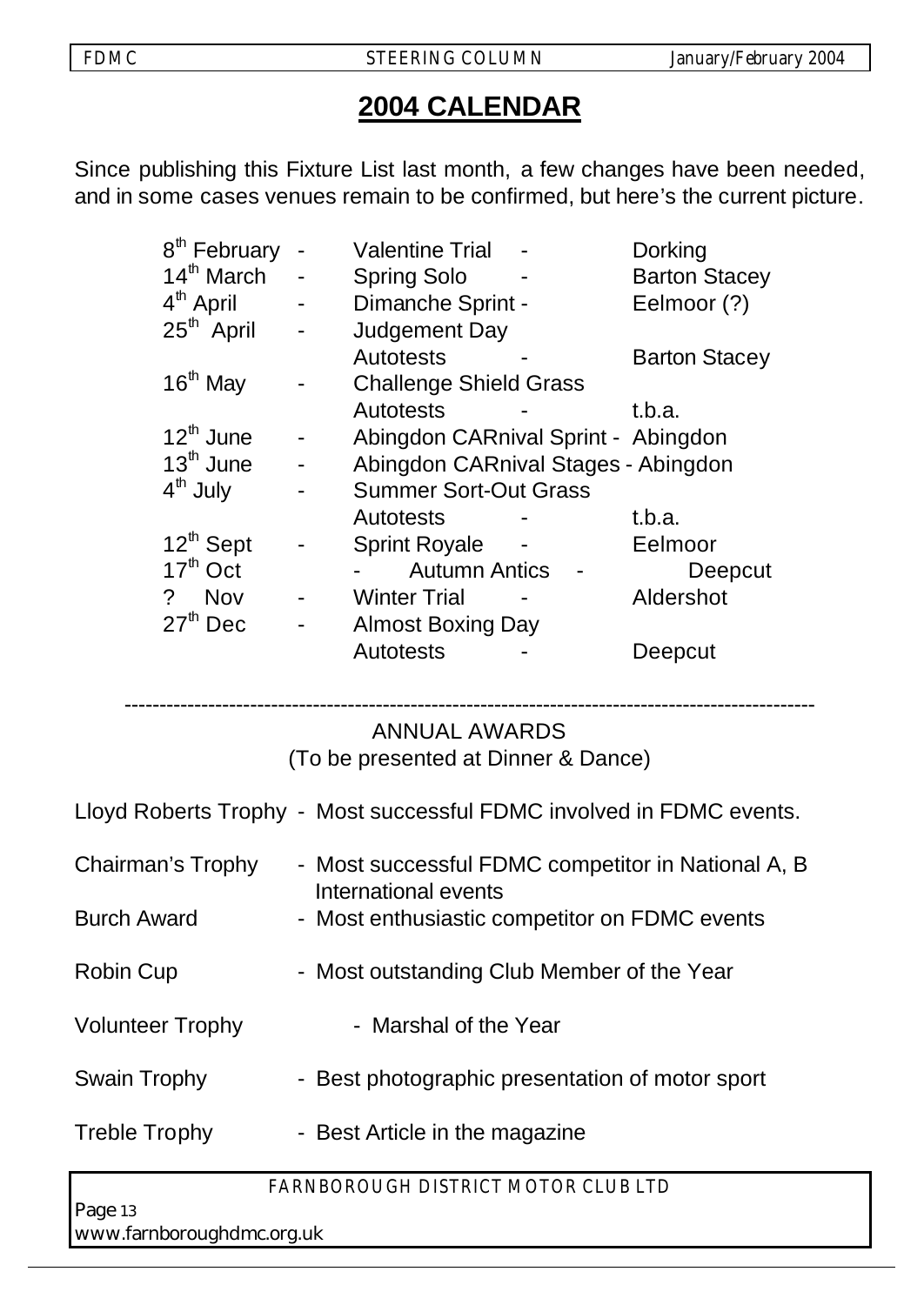## **MEMBERSHIPS**

Welcome back to rejoining members Pete Trenter and Martin West, and welcome to new members Eddie Grayson of Headley & John Ball of Tilford (see Page 1).

It's a heavy couple of months with 36 subscriptions due over the next two months.

Membership of the club is now just under 200, BUT unfortunately there are still too many of you who are way behind with paying the correct subscription rate. To remind you, it's now £15 per single membership and £18 per joint membership. You'll see below those who are just one year out of date (a single\* marks the spot!), but there are many who are several years out of date (marked with a double\*\*). Please do your bit to keep the club solvent by paying the correct amount, on time and preferably by standing order.

The following subscriptions are due in JANUARY:

Colin Abbott (1190)\*; Julian Bland (2210)\*\*; Jon & Anna Payne (2374)\*; Keith & Celia Brindle (714); Steve Castle (1706); Bruce & Diane Coate-Bond (2105)\*; Michelle Cooper (2422); Bruce Driffill (2575)\*\*; Ian Gaskell (2398); Neil Harrison (2317); Graham Hinks (2373)\*\*; John Leppard (1004); Simon May (1993); Graham Meeks (2378)\*; Tony & Jackie Meadows (2315)\*; Mick Moorcroft (1276)\*; Jim Morris (1046); Matthew Preston (2397)\*; Iain Roberts (2041)\*; Andrew Russell (1545); Bill Savage (872)\*\*; Andrew Skeggs (2445); Graham & Margaret Skeggs (2399); Chris & Hugh Smith (2356)\*; Simon Staddon (2002).

Subscriptions due in FEBRUARY:

Paul Burch (16)\*; Sean Cunniff (2403)\*; Neville Eyre (2446); Nick & Clair Foster (2299); Rene Glasscock (49)\*; Alex Hamilton (2214)\*\*; Keith Hazell (1337); Barney Lower (2447); Derek Redfern (2058); Andrew & Dennis Silman (2401)\*; Craig Smith (2424)\*.

All those members with a single \* beside their membership number have not yet amended their standing orders from the previous subscription rate: those with a double \*\* are very behind with their subscription rate. So, I am enclosing yet another form for you to complete and return to me as soon as possible.

All members with a double \*\* against their name will have their memberships cancelled if the correct subscription is not paid (by cheque or standing order) by

*FARNBOROUGH DISTRICT MOTOR CLUB LTD* 

Page <sup>14</sup> www.farnboroughdmc.org.uk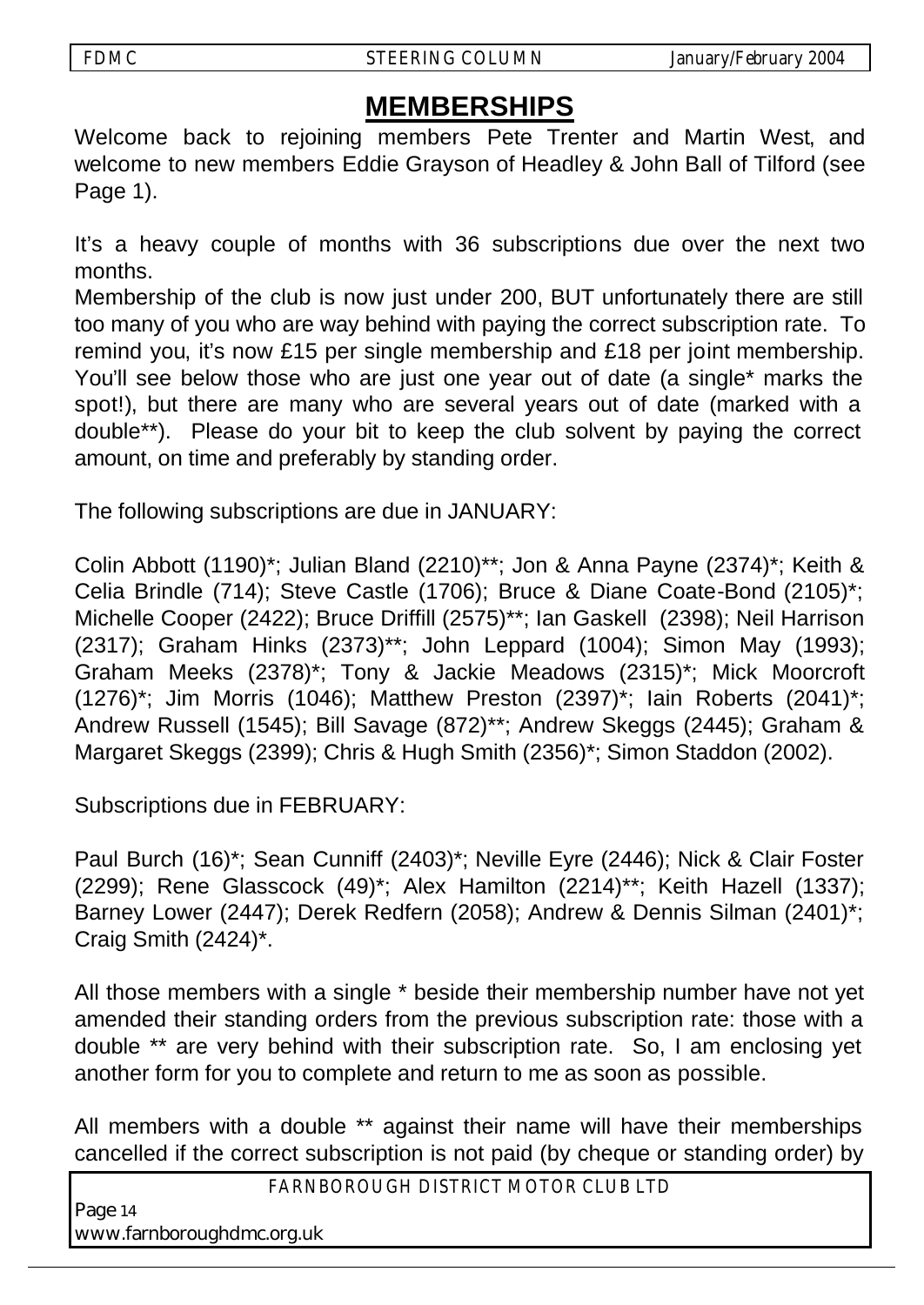the end of February. Those with just a single \* beside their name will have until end of March to pay (by cheque or standing order) before their memberships are cancelled. YOU HAVE BEEN WARNED !

TW

## **THE CHAIRMAN'S TROPHY**

A yearly competition for FDMC competitors.

**Object** – recognition of FDMC members taking part in motor sport competitions.

**Eligibility** *–* any FDMC member taking part in National B, National A and International permit events at any venue in the United Kingdom and entered as "FDMC".

**Events** – any sprint, hillclimb, autocross, stage rally, road rally, race, autotest or trial [classic or PCT].

**Scoring** – per class or race: 10 points for  $1^{st}$ , 9 points for  $2^{nd}$ , 8 points for  $3^{rd}$ , etc down to 1 point for  $10<sup>th</sup>$  in class or race.

**Events to count** – any number of event results can be submitted BUT only best 8 to count.

**Claiming points** – it is the responsibility of individual competitors to send results of events within four [4] weeks of the event to the Championship Coordinator – David Walton, 9 Derwent Road, Lightwater, Surrey GU18 5XF or email davidbravo@aol.com.

**Awards** – 1<sup>st</sup>: the Annual Chairman's Trophy & an award  $2^{nd}$ : an award  $3<sup>rd</sup>$ : an award

There you go  $-$  a nice simple championship for all of you competition licence holders to go for – it's up to **YOU** to make it work. It will also serve the purpose of letting your fellow club members know how you're getting on during the year as updates will be published either every month or every other month [depending on how many results **YOU** send in!].

DW

*FARNBOROUGH DISTRICT MOTOR CLUB LTD* 

Page <sup>15</sup> www.farnboroughdmc.org.uk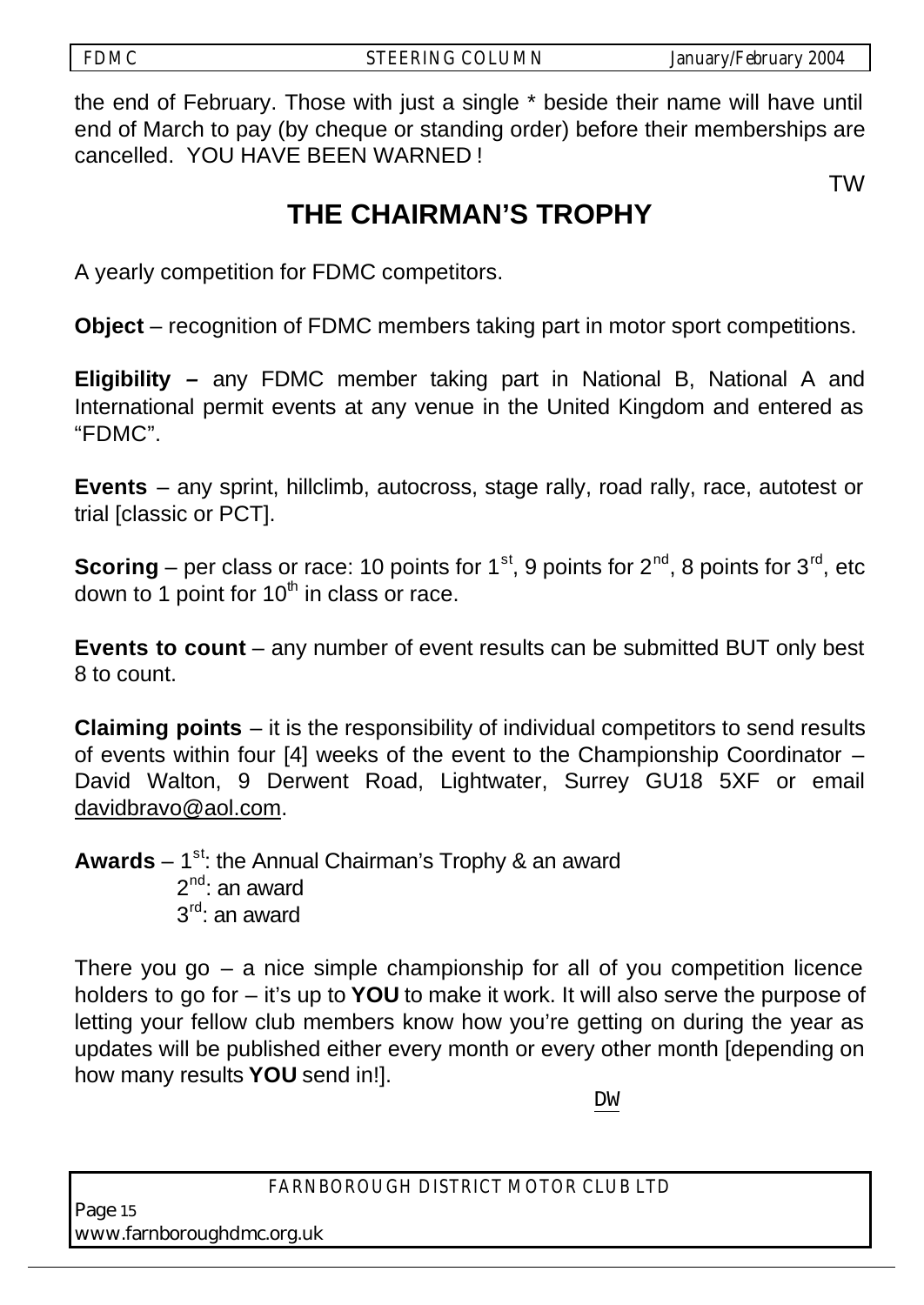## NEARLY BOXING DAY AUTOTESTS – RESULTS

| No.            | <b>NAME</b>            | <b>TEST1</b>     | <b>TEST 2</b> | <b>TEST 3</b> | <b>TEST 4</b>                           | <b>TEST 5</b> | <b>TOTAL</b> | <b>OVERALL</b>  |
|----------------|------------------------|------------------|---------------|---------------|-----------------------------------------|---------------|--------------|-----------------|
|                |                        | <b>Best Time</b> |               |               | Best Time Best Time Best Time Best Time |               |              | <b>POSITION</b> |
| 1              | Dave Leonard           | 46.8             | 26.7          | 42.8          | 138.0                                   | 32.0          | 286.3        |                 |
| $\overline{c}$ | Dennis Futcher         | 42.8             | 24.4          | 38.8          | 111.0                                   | 68.0          | 285.0        |                 |
| 3              | <b>Robert Futcher</b>  | 44.5             | 25.1          | 38.9          | 65.0                                    | 25.0          | 198.5        |                 |
| 4              | <b>Martin West</b>     | 44.3             | 25.9          | 39.9          | 87.0                                    | 46.0          | 243.1        |                 |
| 5              | Alan Hockham           | 50.5             | 26.9          | 39.6          | 66.0                                    | 51.0          | 234.0        |                 |
| 6              | <b>Barry Sayers</b>    | 54.0             | 24.7          | 49.8          | 138.0                                   | 44.0          | 310.5        |                 |
| $\overline{7}$ | Graham Skeggs          | 44.5             | 24.1          | 40.1          | 112.0                                   | 59.0          | 279.7        |                 |
| 8              | Rod Styles             | 45.1             | 25.8          | 40.9          | 150.0                                   | 56.0          | 317.8        |                 |
| 9              | Simon May              | 47.1             | 26.0          | 36.8          | 57.0                                    | 27.0          | 193.9        | 3rd             |
| 10             | <b>Adrian May</b>      | 48.9             | 27.8          | 38.6          | 65.0                                    | 37.0          | 217.3        |                 |
| 11             | <b>Terri Pearson</b>   | 52.5             | 35.1          | 41.2          | 65.0                                    | 31.0          | 224.8        |                 |
| 12             | Maurice May            | 48.5             | 27.1          | 39.4          | 93.0                                    | 29.0          | 237.0        |                 |
| 13             | <b>Bill Anderson</b>   | 51.1             | 33.2          | 41.1          | 79.0                                    | 25.0          | 229.4        |                 |
| 14             | <b>Martin Prescott</b> | 43.0             | 27.7          | 37.8          | 48.0                                    | 29.0          | 185.5        | 2nd             |
| 15             | Dan Roberts            | 51.2             | 26.3          | 40.8          | 77.0                                    | 28.0          | 223.3        |                 |
| 16             | Neil Harrison          | 47.8             | 26.6          | 42.6          | 138.0                                   | 66.0          | 321.0        |                 |
| 17             | <b>Tony Meadows</b>    | 45.7             | 26.6          | 38.7          | 74.0                                    | 37.0          | 222.0        |                 |
| 18             | John Peckham           | 58.6             | 27.6          | 37.2          | 90.0                                    | 40.0          | 253.4        |                 |
| 19             | Pete Trenter           | 43.1             | 25.4          | 45.1          | 64.0                                    | 43.0          | 220.6        |                 |
| 20             | James Peckham          | 44.5             | 26.1          | 38.1          | 65.0                                    | 41.0          | 214.7        |                 |
| 21             | Ken Martin             | 45.2             | 25.8          | 38.2          | 101.0                                   | 72.0          | 282.2        |                 |
| 22             | Andrew Butcher         | 46.3             | 25.0          | 41.0          | 63.0                                    | 29.0          | 204.3        |                 |
| 23             | Jamie Butcher          | 56.2             | 26.1          | 42.3          | 65.0                                    | 34.0          | 223.6        |                 |
| 24             | John Taylor            | 46.2             | 24.2          | 40.7          | 150.0                                   | 61.0          | 322.1        |                 |
| 25             | Andrew Taylor          | 43.4             | 25.8          | 39.6          | 116.0                                   | 39.0          | 263.8        |                 |
| 26             | Dave Penycate          | 63.6             | 27.7          | 46.5          | 140.0                                   | 43.0          | 320.8        |                 |
| 27             | Dave Dockree           | 48.1             | 24.8          | 38.8          | 120.0                                   | 36.0          | 267.7        |                 |
| 28             | <b>Russell Roberts</b> | 43.0             | 25.7          | 39.2          | 42.0                                    | 13.0          | 162.9        | 1st             |
| 29             | Andy Boyington         | Rt'd             | Rt'd          | Rt'd          | Rt'd                                    | Rt'd          | Rt'd         | Rt'd            |
| 30             | Jon Payne              | 43.9             | 25.0          | 39.1          | 74.0                                    | 48.0          | 230.0        |                 |
| 31             | Anna Payne             | 49.6             | 25.5          | 43.1          | 128.0                                   | 88.0          |              | 334.2 W. Spoon! |
| 32             | <b>Graham Meeks</b>    | 48.5             | 25.3          | 42.0          | 76.0                                    | 46.0          | 237.8        |                 |
| 33             | Simon Phelps           | 45.2             | 26.3          | 40.6          | 98.0                                    | 55.0          | 265.1        |                 |

## Overall Winner: Russell Roberts Wooden Spoon: Anna Payne

## Test 1 - Martin Prescott; Test 2- John Taylor; Test 3 - Simon May Test 4 - Andrew Butcher; Test 5 - =Robert Futcher & Bill Anderson

The organisers of this event would like to thank everyone who took part, those who provided the vehicles and in particular Travis Perkins for loaning us the Mini-Digger. Now we know where to go when we need to hire a piece of plant machinery when 'her indoors' wants the garden dug up for a swimming pool!!

*FARNBOROUGH DISTRICT MOTOR CLUB LTD* 

Page <sup>16</sup> www.farnboroughdmc.org.uk